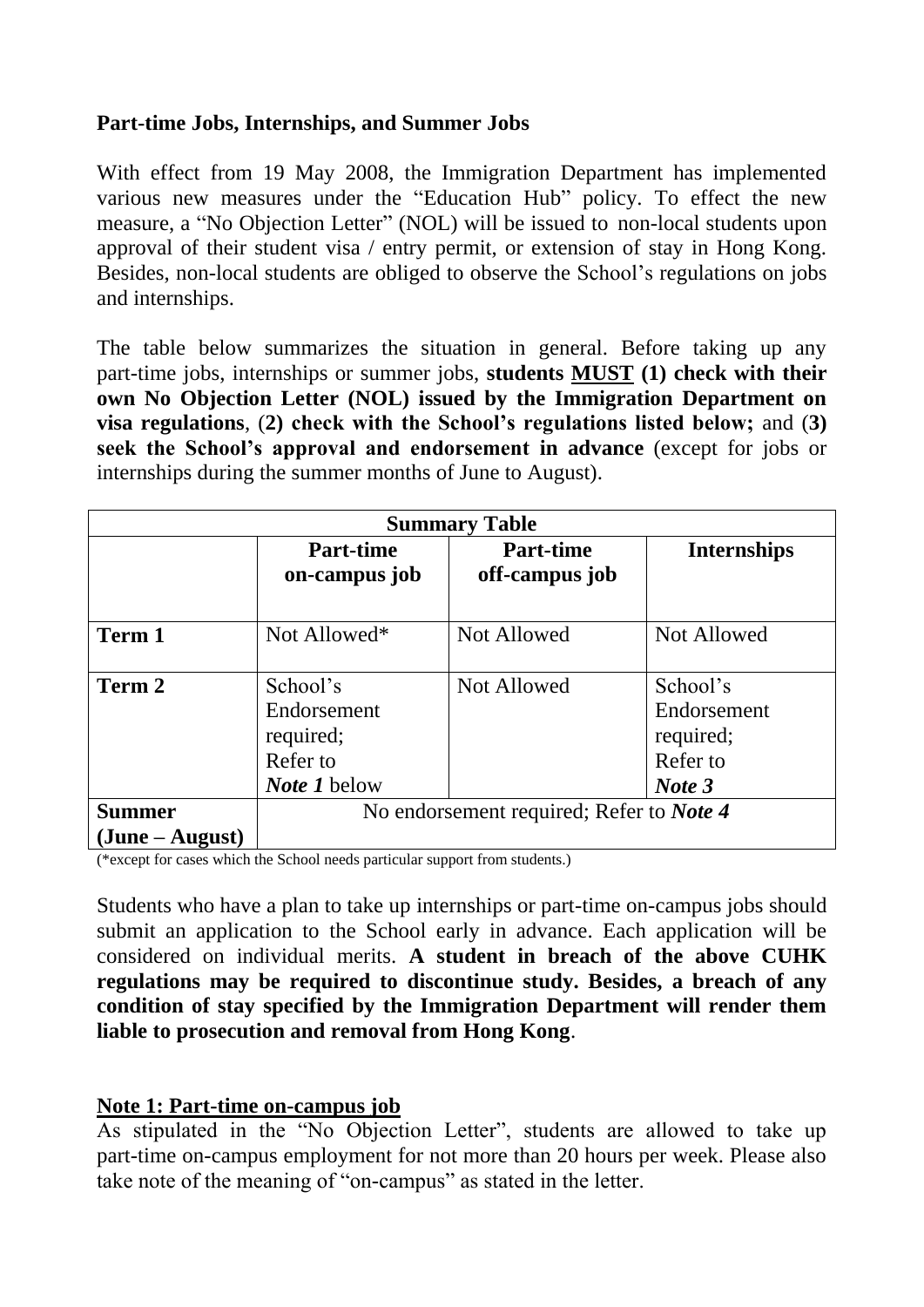Students shall be allowed to take up part-time on-campus employment in **Term 2 only** and the following rules have to be observed:

- a) Students shall obtain a term GPA of 3.0 or higher in Term 1 before the School will consider their application for endorsement on part-time on-campus employment in Term 2.
- b) The job responsibilities of the part-time on-campus employment shall be related to the studies of the students.
- c) Students shall not work more than 1.5 days per week.
- d) Students shall provide the following documents to facilitate the School's consideration of their application for the endorsement on their part-time on-campus employment:
	- A copy of the appointment letter (including the employment period, working hours per week and job nature)
	- A copy of the HKID card
	- A copy of the student visa
	- A copy of the "No Objection Letter"

IMPORTANT: Students' part-time on-campus employment shall not affect their academic study. Students shall attain an attendance rate of not less than 70% (or subject to individual class requirement, whichever is more stringent) in their registered courses in 2nd term. Otherwise, the School shall withdraw its endorsement on students' part-time on-campus employment from the Immigration Department. Students should also comply with other related guidelines, regulations and rules as stated on the Postgraduate Student Handbook.

### **Note 2: Part-time off-campus job**

As stipulated in the "No Objection Letter", students are **NOT** allowed to take up any employment, whether paid or unpaid; or establish or join in any business.

### **Note 3: Internships**

As stipulated in the "No Objection Letter", taking up study/curriculum-related internship may be arranged or endorsed by the School while you remain as a student studying in our programmes and your limit of stay in Hong Kong remains unexpired. The duration of the internship is up to one year or one-third of the normal duration of the Programme, whichever is the shorter. The internship cannot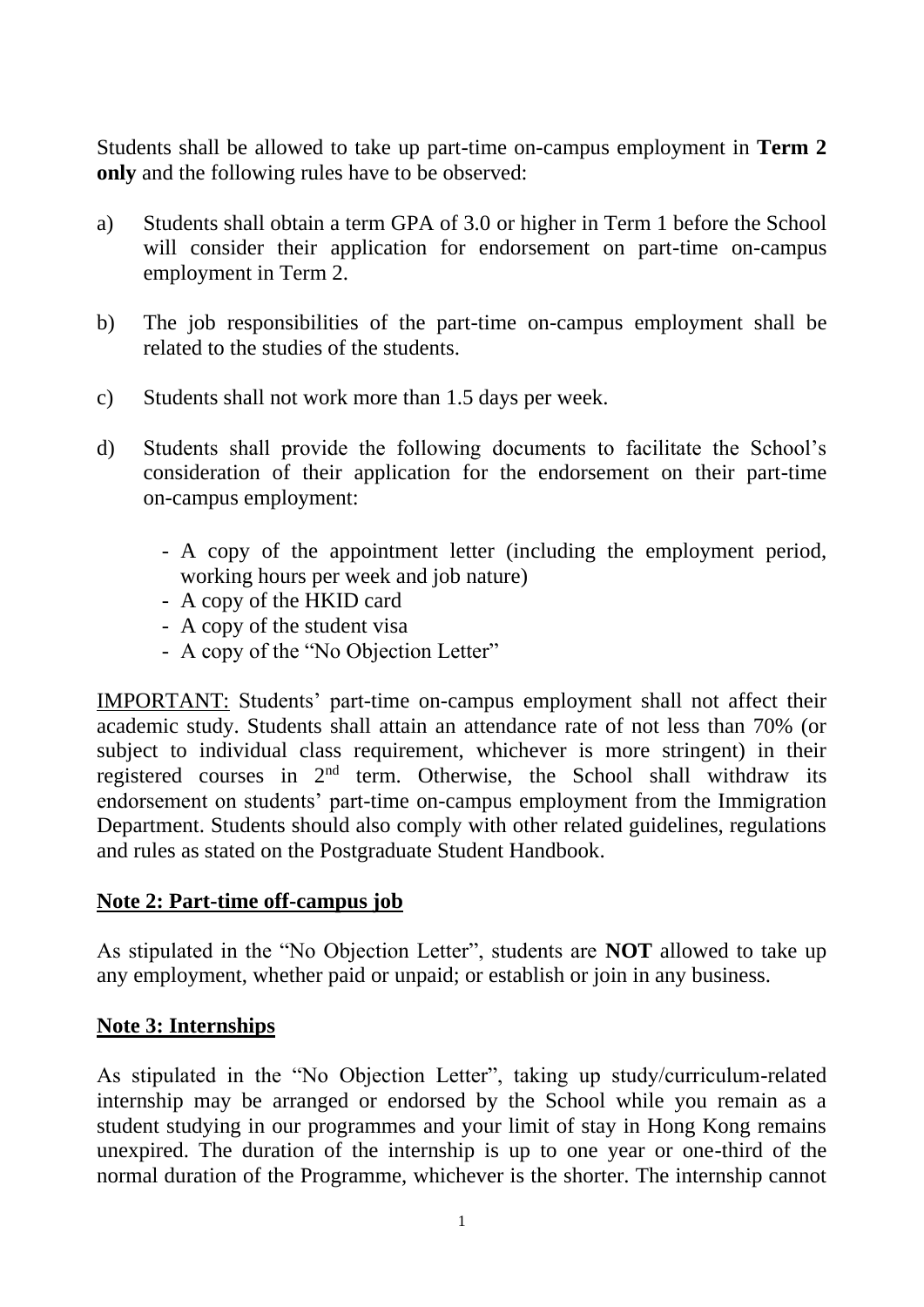take place before you are officially registered with the School and begin attending the scheduled classes of the programme in Hong Kong, or when you have fulfilled all the course/credit requirements for graduation, e.g. you have just finished your final year of study.

Students shall be allowed to take up internships in **Term 2 only** and the following rules have to be observed:

- a) Students shall obtain a term GPA of 3.0 or higher in Term 1 before the School will consider their application for endorsement on internships in Term 2.
- b) The job responsibilities of the internships shall be related to the studies of the students.
- c) Students shall not work more than 1.5 days per week.
- d) Students shall provide the following documents to facilitate the School's consideration of their application for the endorsement on their internships:
	- A copy of the appointment letter (including the employment period, working hours per week and job nature)
	- A copy of the HKID card
	- A copy of the student visa
	- A copy of the "No Objection Letter"

IMPORTANT: Students' internships shall not affect their academic study. Students shall attain an attendance rate of not less than 70% (or subject to individual class requirement, whichever is more stringent) in their registered courses in 2<sup>nd</sup> term. Otherwise, the School shall withdraw its endorsement on students' internships from the Immigration Department. Students should also comply with other related guidelines, regulations and rules as stated on the Postgraduate Student Handbook.

# **Note 4: Off-campus Summer jobs during the summer months of June to August**

As stipulated in the "No Objection Letter", there is no limit in relation to work hours and location regarding the employment during the summer months. "Summer months" is referring to the period from 1 June to 31 August, both dates inclusive.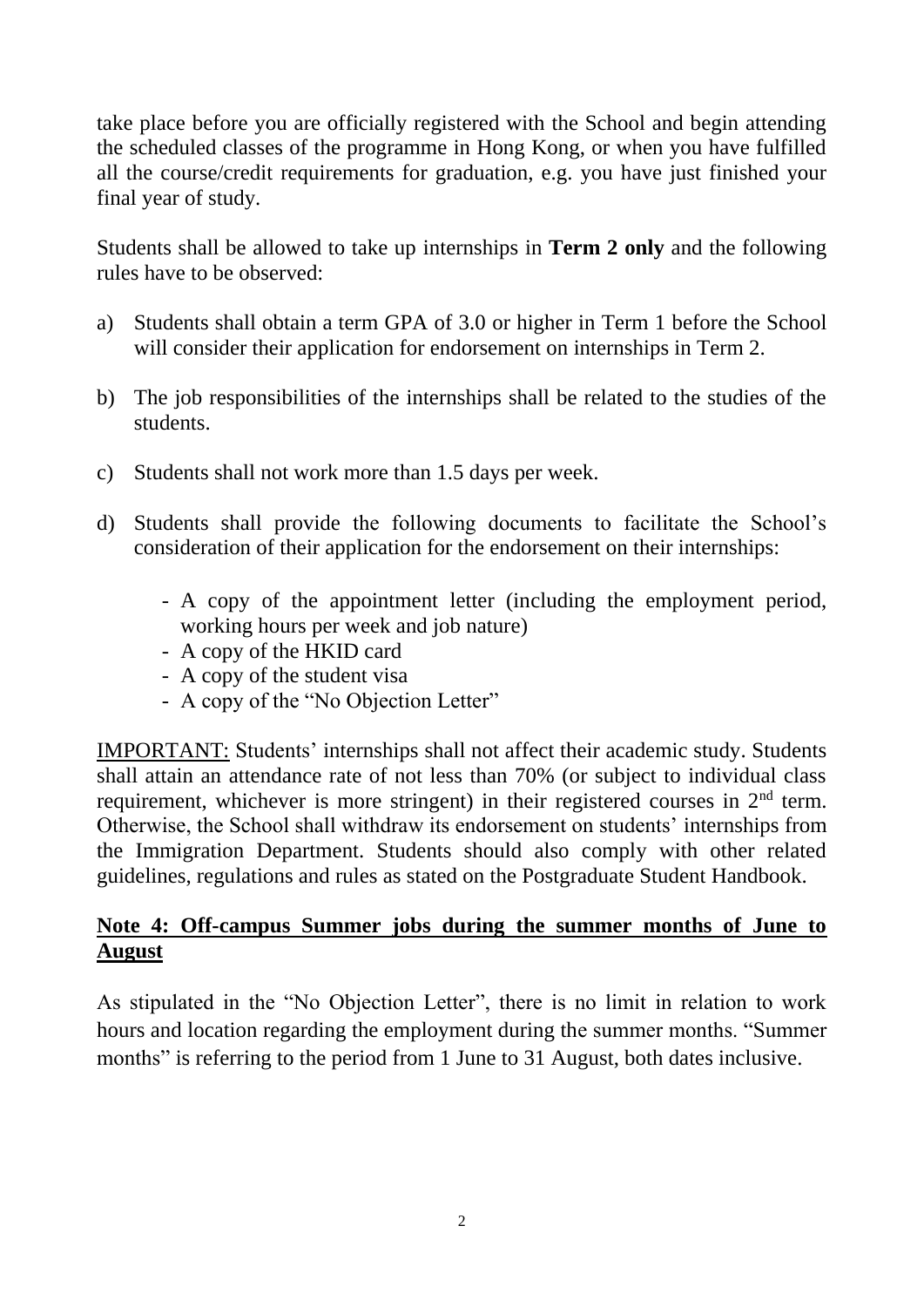# **Immigration Arrangements for Non-local Graduates (IANG)**

### **Important websites for more and updated information:**

Immigration Department, HKSAR Government <http://www.immd.gov.hk/eng/faq/non-local-graduates-return-employment-arrangement.html>

The Graduate School, CUHK <http://www.gs.cuhk.edu.hk/page/VisaandRelatedMattersforNonlocalStudents>

Non-local students who wish to apply to stay and work in the HKSAR after graduation are not required to secure an offer of employment upon their application of IANG. They may be granted 12 months' stay on time limitation without other conditions of stay provided that normal immigration requirements are met. Those who intend to apply to stay and work in the HKSAR but have not yet secured the graduation result may **apply for extension of stay** to wait for the promulgation of results. Non-local fresh graduates who have not yet obtained their graduation certificate could apply to stay and work by producing a proof from the institution confirming that he/she has graduated.

### Eligibility Criteria

 $\overline{a}$ 

- a) Under the Immigration Arrangements for Non-local Graduates (IANG), non-local graduates refer to non-local students<sup>1</sup> who have obtained an undergraduate or higher qualification in a full-time and locally-accredited programme in the HKSAR.
- b) Non-local graduates who submit applications to the Immigration Department **within six months after the date of their graduation** (i.e. the date shown on their graduation certificates) are classified as non-local fresh graduates. Non-local fresh graduates who wish to apply to stay and work in the HKSAR are not required to have secured an offer of employment upon application.
- c) Non-local graduates who submit applications **beyond six months of the date of their graduation** are classified as **returning** non-local graduates. Returning non-local graduates who wish to return to work in the HKSAR are required to secure an offer of employment upon application. Their applications will be

<sup>&</sup>lt;sup>1</sup> "Non-local students" refer to persons entering the HKSAR for the purpose of education with a student visa / entry permit issued by the Director of Immigration.